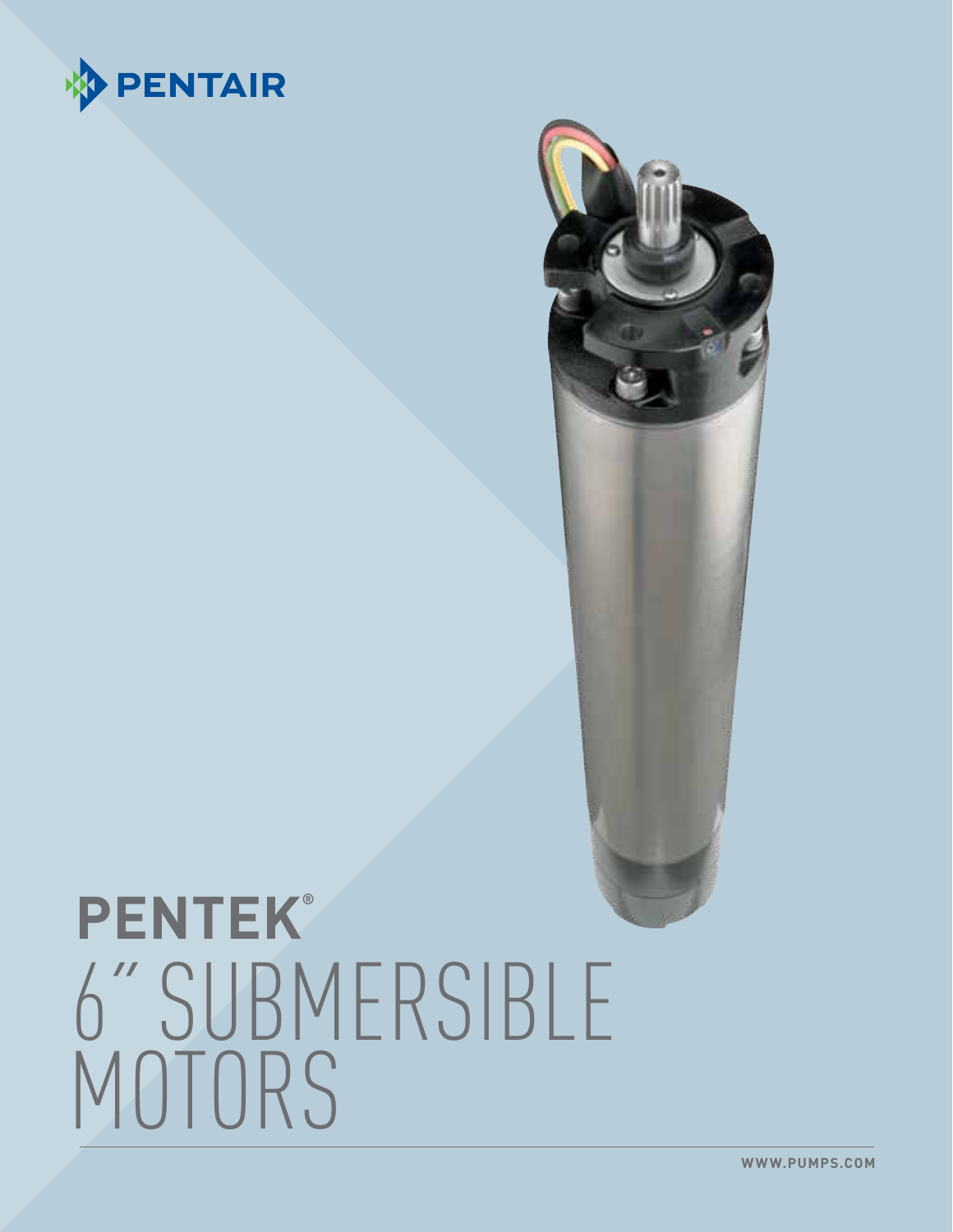## 6˝Submersible Motors For high-thrust water well applications

#### 5-30hp, 230V, 60hz, 3 phase 5-50hp, 460/380V, 60/50hz, 3 phase

Pentair's line of Pentek® motors are designed for long service life and years of dependable operation. Innovative design and robust characteristics make this the perfect motor for your pumping applications.

#### **ENCAPSULATED, WATER-FILLED DESIGN**

The Pentek submersible motor combines internal lubrication (a cooling blend of water, glycol, and propylene), along with superior materials, to provide the industry with innovative and advanced design features that will extend the serviceable life of your installation. The encapsulated design provides superior insulation, heat transfer properties, and stability to the motor's windings (protecting the windings from "flexing" or "vibration").

#### **ADDITIONAL FEATURES**

Exceptional insulation rating (Class F) and temperature rating (95°F / 35°C) Vertical or horizontal mounting orientation VFD-compatible  $\epsilon$ IP 68 protection rating

#### **Thrust Bearing**

Water lubricated, Kingsbury-Type – industry-accepted standard fo thrust bearing construction.

#### **Mechanical Seal**

Silicone Carbide – excellent abrasion, wear, and corrosion resistance; resists deflection in high-pressure, high heat,<br>and high-speed conditions; high thermal<br>conductivity (heat dissipation). Provides<br>superior protection against sand intrusion.

#### **Pressure Equalizing Diaphragm**

Minimizes expansion pressure inside the motor due to changes in temperature and pressure.



**Motor lead** – 157" / 4m – potted connection, including ground wire. Non-jacketed wire assembly for easier handling and connections. Fully replaceable.

**Shaft** – standard NEMA-splined, 431 stainless steel; excellent tensile and torque strength, and corrosion resistance

**External sand slinger** – added protection against sand and other abrasives

**Upper bracket** – "dual-flange" style; easier and faster assembly to the pump

**Upper bracket** – epoxy-coated cast iron; applied via electrodeposition – provides better adhesion of the coating and more consistent coverage, delivering a longer lasting, more durable coating

**Motor casing** – 304 stainless steel; excellent forming and welding characteristics, and corrosion resistance

**Lower bracket** – epoxy-coated cast iron; applied via electrodeposition – provides better adhesion of the coating and more consistent coverage, delivering a longer lasting, more durable coating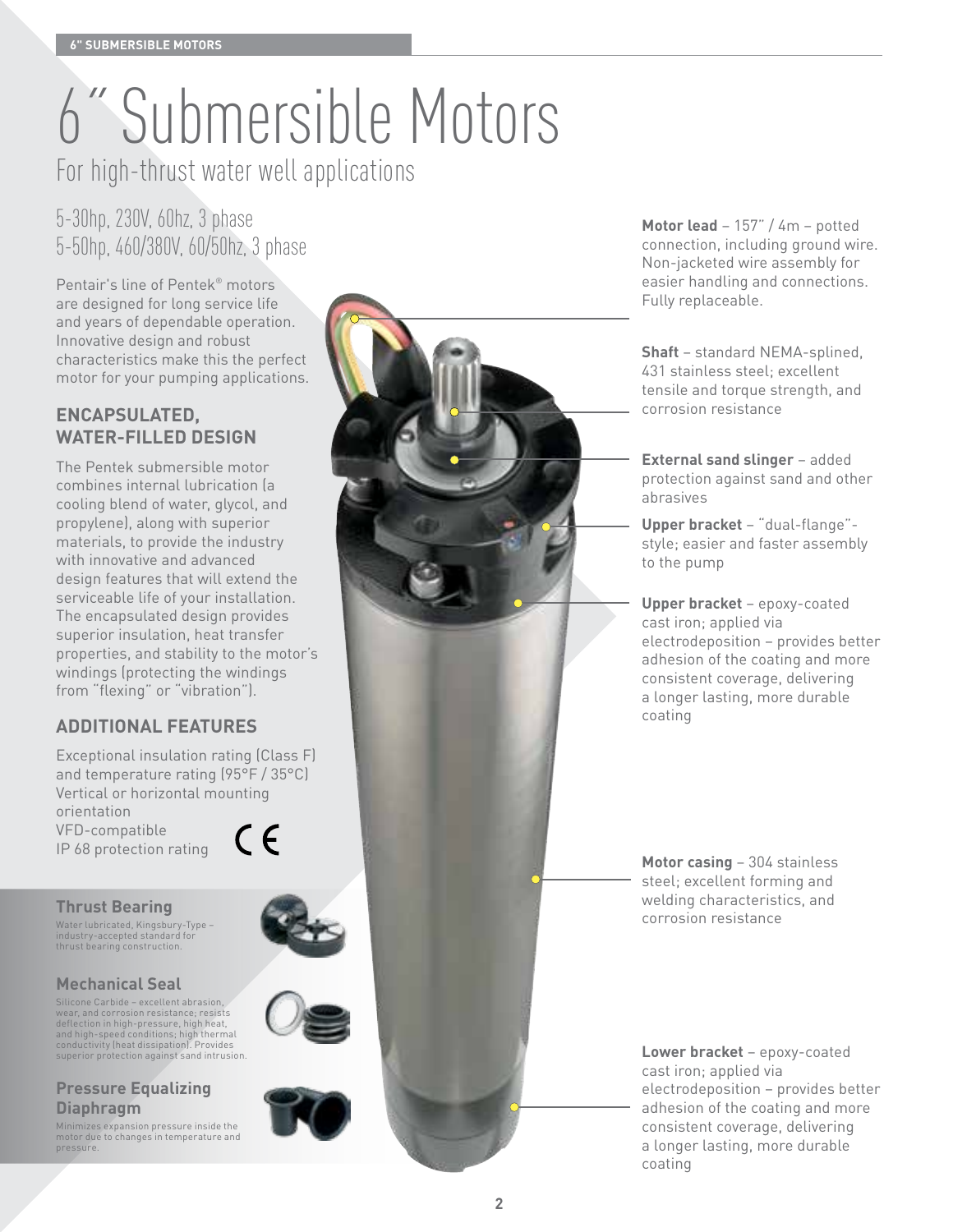#### **MATERIALS OF CONSTRUCTION**

| <b>PARTS</b>               | <b>MATERIALS</b>                                                                 |
|----------------------------|----------------------------------------------------------------------------------|
| Motor sleeve, fasteners    | 304 stainless steel                                                              |
| Castings                   | cast iron - epoxy coated (applied<br>via electrodesposition)                     |
| Shaft                      | NEMA splined, 431 stainless steel                                                |
| Thrust bearings            | Kingsbury-type disc - carbon (resin<br>impregnated) pad - 420 stainless<br>steel |
| Mechanical seal            | silicon carbide                                                                  |
| Diaphragm, sand<br>slinger | nitrile rubber                                                                   |

#### **MOTOR DIMENSIONS**



### **PENTEK 6" encapsulated - motor data sheet**<br>Nominal diameter 6"/152.4 mm

Nominal diameter 6"/152.4 mm<br>Effective diameter 5.43"/138 mm Effective diameter 5.43"/138 mm<br>Shaft extension length 2.87" / 73 mm Shaft extension length

|                |                 |                             |                          |           | RATED |          |                  | SERVICE FACTOR 1.15 LOCKED |           |             |      |           | THRUST |                      | WINDING      |                      | LENGTH                                                    |       |              |                | WEIGHT          |        |         |            |        |
|----------------|-----------------|-----------------------------|--------------------------|-----------|-------|----------|------------------|----------------------------|-----------|-------------|------|-----------|--------|----------------------|--------------|----------------------|-----------------------------------------------------------|-------|--------------|----------------|-----------------|--------|---------|------------|--------|
| <b>MOTOR</b>   | TYPE PHASE NOTE |                             | <b>PENTEK</b><br>MODEL # | HP        |       |          | KW HZ VOLTS AMPS |                            | EFF.<br>% | P.F. % AMPS |      | EFF.<br>% | P.F. % | <b>ROTOR</b><br>AMPS | KVA<br>CODE  | <b>LOAD</b><br>[LBS] | INSULATION RESISTANCE<br>CLASS                            | [OHM] | <b>RPM</b>   | $\mathbb{N}^*$ | MM <sup>*</sup> | $IN**$ | $MM**$  | <b>LBS</b> | KG     |
| 6 <sup>o</sup> |                 | Motors<br>are 60 Hz<br>only | 6PM2-5-2                 | 5         | 3.7   | 60       | 230              | 15.8                       | 77        | 78          | 17.4 | 77        | 81     | 97.5                 | J            | 1763                 |                                                           | 0.79  | 3445         | 22.7           | 577             | 21.1   | 535     | 90         | 41     |
|                |                 |                             | 6PM2-7-2                 | $7 - 1/2$ | 5.5   |          |                  | 22.0                       | 79        | 82          | 24.4 | 79        | 84     | 147.9                | J            |                      |                                                           | 0.54  | 3450         | 24.9           | 632             | 22.7   | 577     | 102        | $46\,$ |
|                |                 |                             | 6PM2-5-2-01              | 5         | 3.7   |          |                  | 15.8                       | 77        | 78          | 17.4 | 77        | 81     | 97.5                 | J            |                      |                                                           | 0.79  | 3445         | 22.7           | 577             | 21.1   | 535     | 90         | 41     |
|                |                 |                             | 6PM2-7-2-01 7-1/2        |           | 5.5   |          |                  | 22.0                       | 79        | 82          | 24.4 | 79        | 84     | 147.9                | J            |                      |                                                           | 0.54  | 3450         | 24.9           | 632             | 22.7   | 577     | 102        | 46     |
|                |                 |                             | 6PM2-10-2                | 10        | 7.5   |          |                  | 30.8                       | 77        | 81          | 33.0 | 78        | 83     | 187.6                | $\perp$      |                      |                                                           | 0.40  | 3440         | 29.2           | 741.5           | 24.9   | 632     | 116        | 53     |
|                |                 |                             | 6PM2-15-2                | 15        | 11.0  |          |                  | 43.2                       | 78        | 84          | 47.0 | 78        | 86     | 281.8                | J            | 3485                 |                                                           | 0.28  | 3450         | 31.8           | 807.5           | 27.5   | 698     | 121        | 55     |
|                |                 |                             | 6MP2-20-2                | 20        | 15.0  |          |                  | 57.4                       | 79        | 85          | 63.0 | 79        | 87     | 394.5                | J            |                      |                                                           | 0.21  | 3450         | 35.1           | 892.5           | 35.1   | 892.5   | 147        | 67     |
|                |                 |                             | 6PM2-25-2                | 25        | 18.5  |          |                  | 69.0                       | 81        | 86          | 76.0 | 80        | 88     | 480.2                | $\perp$      |                      |                                                           | 0.16  | 3450         | 38.0           | 964.5           | 38.0   | 964.5   | 165        | 75     |
|                |                 |                             | 6PM2-30-2                | 30        | 22.0  |          |                  | 76.6                       | 84        | 88          | 85.0 | 84        | 89     | 614.2                | К            |                      |                                                           | 0.14  | 3500         | 41.8           | 1,060.5         | 41.1   | 1,044.5 | 190        | 86     |
|                |                 | Motors<br>are dual<br>rated | 6PM2-5-4                 | 5         | 3.7   | 50       | 380              | 9.1                        | 76        | 84          |      |           |        | 45.5                 | G            |                      |                                                           | 2.97  | 2800         | 22.7           | 577             | 21.1   | 535     | 90         | 41     |
|                |                 |                             |                          |           |       | 60       | 460              | 79                         | 77        | 78          | 8.7  | 77        | 81     | 48.8                 | J            | 1763                 |                                                           |       | 3445         |                |                 |        |         |            |        |
|                |                 |                             | 6PM2-7-4                 | $7 - 1/2$ | 5.5   | 50       | 380              | 12.8                       | 78        | 86          |      |           |        | 67.9                 | G            |                      | 1.98                                                      | 2810  | 24.9         | 632            | 22.7            | 577    | 102     | 46         |        |
|                |                 |                             |                          |           |       | 60       | 460              | 11.0                       | 79        | 82          | 12.2 | 79        | 84     | 74.0                 | J            |                      | 2.97<br>F<br>1.98<br>1.46<br>0.99<br>0.72<br>0.56<br>0.50 |       | 3450         |                |                 |        |         |            |        |
|                |                 |                             | 6PM2-5-4-01              | 5         | 3.7   | 50       | 380              | 9.1                        | 76        | 84          |      |           |        | 45.5                 | G            |                      |                                                           |       | 2800         | 22.7           | 577             | 21.1   | 535     | 90         | 41     |
|                |                 |                             |                          |           |       | 60       | 460              | 7.9                        | 77        | 78          | 8.7  | 77        | 81     | 48.8                 | J            |                      |                                                           |       | 3445         |                |                 |        |         |            |        |
|                | Three           |                             | 6PM2-7-4-01 7-1/2 5.5    |           |       | 50       | 380              | 12.8                       | 78        | 86          |      |           |        | 67.9                 | G            |                      |                                                           |       | 2810         | 24.9           | 632             | 22.7   | 577     | 102        | 46     |
|                |                 |                             |                          |           |       | 60       | 460              | 11.0                       | 79        | 82          | 12.2 | 79        | 84     | 74.0                 | J            |                      |                                                           |       | 3450         |                |                 |        |         |            |        |
|                |                 |                             | 6PM2-10-4                | 10        | 7.5   | 50       | 380              | 17.8                       | 78        | 85          |      |           |        | 85.6                 | G            | 3485<br>6182         |                                                           | 3440  | 2800         | 29.2           | 741.5           | 24.9   | 632     | 116        | 53     |
|                |                 |                             |                          |           |       | 60       | 460              | 15.4                       | 77        | 81          | 16.5 | 78        | 83     | 93.8                 | J            |                      |                                                           |       |              |                |                 |        |         |            |        |
|                |                 |                             | 6PM2-15-4                | 15        | 11.0  | 50       | 380              | 75.6                       | 77        | 87          |      |           |        | 127.0                | F            |                      |                                                           |       | 2810         | 31.8           | 807.5           | 27.5   | 698     | 131        | 55     |
|                |                 | 50 Hz &<br>60 Hz            |                          | 20        |       | 60       | 460              | 21.6                       | 78        | 84          | 23.5 | 78        | 86     | 140.9                | J            |                      |                                                           |       | 3450         |                |                 |        |         |            |        |
|                |                 |                             | 6PM2-20-4                |           | 15.0  | 50       | 380              | 34.0                       | 78        | 89          |      |           |        | 170.2                | G            |                      |                                                           |       | 2810         | 35.1           | 892.5           | 35.1   | 892.5   | 147        | 67     |
|                |                 |                             |                          |           |       | 60       | 460              | 28.5                       | 79        | 85          | 31.5 | 79        | 87     | 197.3                | J            |                      |                                                           |       | 3450         |                |                 |        |         |            |        |
|                |                 |                             | 6MP2-25-4                | 25        | 18.5  | 50<br>60 | 380              | 41.0                       | 79        | 89          |      |           |        | 219                  | G            |                      |                                                           |       | 2820<br>3450 | 38.0           | 964.5           | 38.0   | 964.5   | 165        | 75     |
|                |                 |                             |                          | 30        | 22.0  |          | 460              | 34.5                       | 81        | 86<br>90    | 38.0 | 80        | 88     | 740.1<br>276.8       | -1           |                      |                                                           |       |              |                |                 |        |         |            |        |
|                |                 |                             | 6PM2-30-4                |           |       | 50<br>60 | 380<br>460       | 46.0<br>38.0               | 83<br>84  | 88          | 42.5 | 84        | 89     | 307.1                | G<br>J       |                      |                                                           |       | 2880<br>3500 | 41.8           | 1060.5          | 41.1   | 1044.5  | 190        | 86     |
|                |                 |                             | 6PM2-40-4                |           |       | 50       | 380              | 62.5                       | 83        | 90          |      |           |        | 393.1                | $\mathsf{H}$ |                      |                                                           |       | 2860         |                |                 |        |         |            |        |
|                |                 |                             |                          | 40        | 30    | 60       | 460              | 52.7                       | 84        | 88          | 58.0 | 84        | 89     | 439.7                | K            |                      |                                                           | 0.40  | 3490         | 47.1           | 1197            | 44.7   | 1134.5  | 209        | 95     |
|                |                 |                             |                          | 50        | 37    | 50       | 380              | 77.6                       | 83        | 90          |      |           |        | 449.8                | G            |                      |                                                           |       | 2840         |                |                 |        |         |            |        |
|                |                 |                             | 6PM2-50-4                |           |       | 60       | 460              | 64.3                       | 85        | 87          | 70.8 | 85        | 89     | 500.5                | $\perp$      |                      |                                                           | 0.33  | 3480         | 49.9           | 1267            | 47.4   | 1204.5  | 292        | 132    |

\* = Motors with serial numbers beginning with 200, and serial numbers between 20105213xxxx and 20109113xxxx, are equipped with a 4-stud, "single-flange"-style mounting bracket.

\*\* = Motors with serial numbers beginning with 20109213xxxx are equipped with a "dual-flange"-style mounting bracket.

50 Hz performance numbers are at a service factor of 1.0.